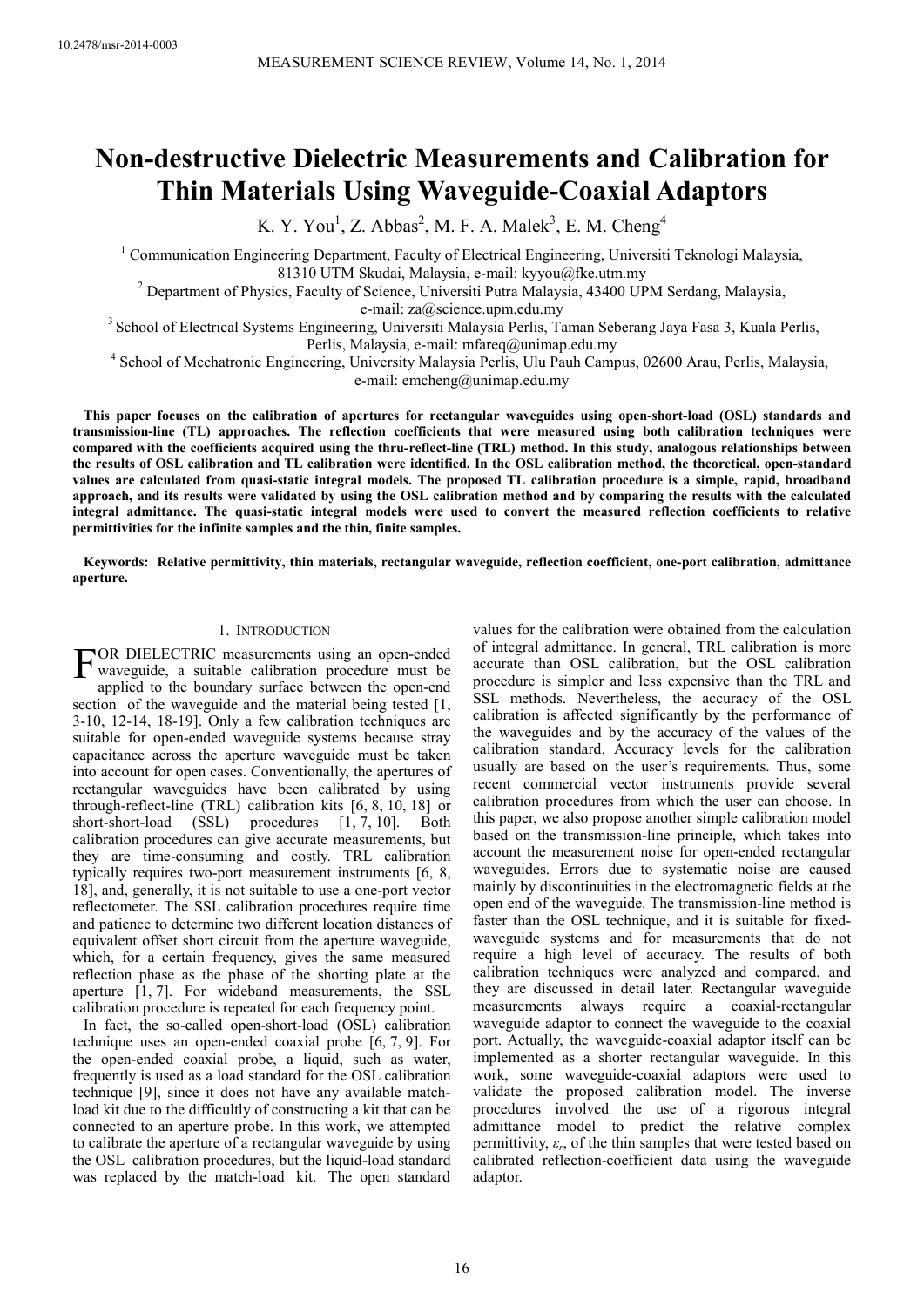### 2. COAXIAL-WAVEGUIDE ADAPTORS

In this study, seven different kinds of right-angle-launch, coaxial-waveguide adaptors were measured. The width of the aperture was *b*, the height of the aperture was *a*, and frequencies in the range of 8.2 to 20 GHz were covered, as shown in Fig.1.a). However, two typical excitation probe configurations, as shown in Figs.1.b) and 1.c), were used by the seven kinds of adaptors. The dimensions and characteristics of the seven kinds of adaptors are listed in Table 1.

#### **a) Front view b) Side view**



**c) Side view** 



Fig.1. a) Front-view dimensions of the adaptor; b) disc-ended excitation probe (using tuning screws) with a dielectric-coated probe in the adaptor, the length of which is *d* meter; c) disc-ended excitation probe without a dielectric-coated probe in the adaptor; the length of the probe is *d* meter.

### 3. ONE-PORT CALIBRATIONS

#### *A. Network error models*

The relationship between the actual reflection coefficient,  $\Gamma_{\text{Aperture}}$ , at plane  $\overline{BB}$  and the measured reflection coefficient, Γ*Meas*, at plane *AA*' (Fig.1.) can be expressed in a bilinear equation as shown below [6-9, 11, 12, 18]:

$$
\Gamma_{\text{Aperture}} = \frac{\Gamma_{\text{Meas}} - c_2}{-c_3 \Gamma_{\text{Meas}} + c_1} \tag{1}
$$

The unknown values of the complex calibration coefficients  $(c_1, c_2, \text{ and } c_3)$  in equation (1) were determined by using three calibration standards (open-short-load). Equation (1) can be re-written as a linear expression as shown below:

$$
c_1 \Gamma_{\text{Aperture}} + c_2 - \Gamma_{\text{Aperture}} \Gamma_{\text{Meas}} c_3 = \Gamma_{\text{Meas}} \tag{2}
$$

Let  $\Gamma_A$ <sub>open</sub>,  $\Gamma_A$ <sub>short</sub>, and  $\Gamma_A$ <sub>load</sub> represent the known reflection coefficients for the open, short, and load standards that are terminated at the aperture plane  $BB$ <sup>'</sup>, while,  $\Gamma_{M\_open}$ ,  $\Gamma_M$ <sub>short</sub>, and  $\Gamma_M$ <sub>load</sub> are the measured reflection coefficients for open, short, and load standards at plane *AA*'. Finally, three sets of linear equations are created that can be written in matrix form as:

$$
\begin{bmatrix}\n\Gamma_{A\_open} & 1 & -\Gamma_{A\_open}\Gamma_{M\_open} \\
\Gamma_{A\_short} & 1 & -\Gamma_{A\_short}\Gamma_{M\_short} \\
\Gamma_{A\_load} & 1 & -\Gamma_{A\_load}\Gamma_{M\_load}\n\end{bmatrix}\n\begin{bmatrix}\nc_1 \\
c_2 \\
c_3\n\end{bmatrix} = \n\begin{bmatrix}\n\Gamma_{M\_open} \\
\Gamma_{M\_short} \\
\Gamma_{M\_load}\n\end{bmatrix}
$$
\n(3)

The values of the open, short, and load standards are given as:  $\Gamma_{A\;load} = 0 + j0$ ,  $\Gamma_{A\;short} = -1 + j0$ , and  $\Gamma_{A\;open} = (1 - \tilde{Y})/(1 + \tilde{Y})$ . Symbol  $\ddot{Y}$  is the normalized input admittance of the aperture for half-free space at plane *BB*' , which was computed using the integral, quasi-static admittance model from [3, 4]. The integration in [3, 4] was solved by using an (8 x 8) order, Gaussian, double-integral method. Equation (3) was solved by using a Gaussian elimination routine.

### *B. Transmission line error models*

The transmission line in the waveguide-coaxial adaptor is coupled between the coaxial line and the rectangular guide line, which converts the propagation wave from coaxial TEM mode into waveguide TE-mode in the operating frequency band. The fringing field effects (stray capacitive effects), which result from mismatches at the transition junction between the coaxial-rectangular waveguide line and the open end of the rectangular guide line, also must be considered from the transmission line. The incident wave from plane *AA'* is transmitted to plane *BB'* by the shifting phase of  $(k_c \delta_c + \gamma d + \gamma \delta_o)$ , and it is reflected back to input *AA'* with the same shifting phase. Symbols  $k_c \delta_c$ , γd, and γ $\delta_o$ are the phase shifting in the coaxial line, rectangular waveguide, and apparent length of waveguide, respectively. Thus, the aperture reflection coefficient, Γ*Aperture*, at plane *BB'* can be found by the phase delay of  $2(k_c\delta_c + \gamma d + \gamma \delta_o)$ with respect to the measured Γ*Meas* at plane *AA'*. The phase delay is transmitted exponentially from plane *AA'* to plane *BB'*, as is evident in (8). In fact, equation (1) is analogous to the transmission line model.

The expression of (1) can be expanded approximately as:

$$
\Gamma_{\text{Aperture}} \approx \left(\Gamma_{\text{Meas}} - c_2\right) \left[\frac{1}{c_1} + \frac{c_3}{c_1^2} \Gamma_{\text{Meas}} + \frac{c_3^2}{c_1^3} \Gamma_{\text{Meas}}^2 + \dots\right]
$$
\n
$$
\approx \frac{\Gamma_{\text{Meas}}}{e_{12}e_{21}} - \frac{e_{11}}{e_{12}e_{21}} - \frac{\Gamma_{\text{Meas}}^2 e_{22}}{e_{12}e_{21}} + \dots
$$
\n(4)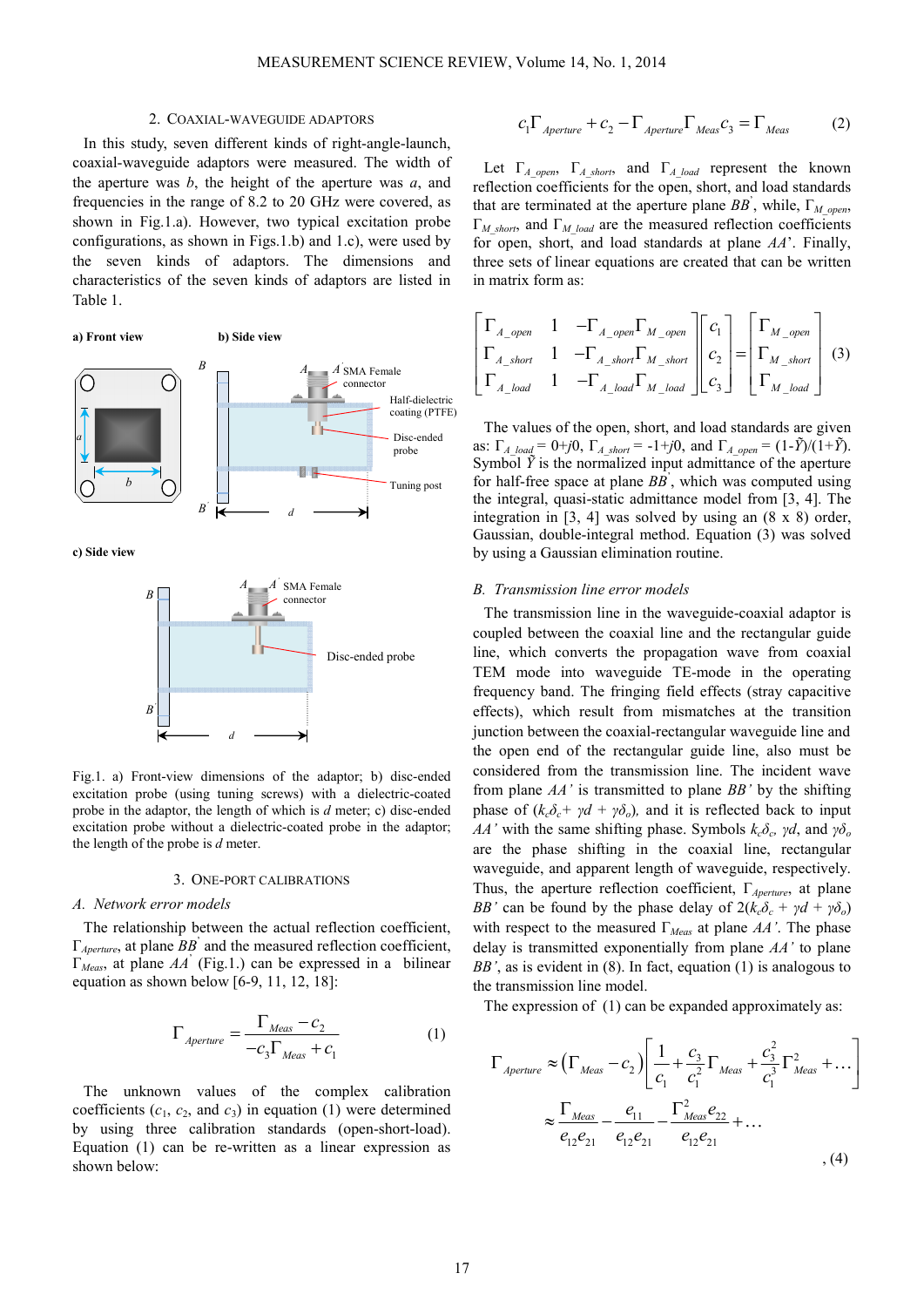where 
$$
\frac{1}{c_1} = \frac{1}{e_{12}e_{21}} + \frac{e_{11}e_{22}}{(e_{12}e_{21})^2} + \frac{(e_{11}e_{22})^2}{(e_{12}e_{21})^3} + \dots
$$

The values for the higher-order series terms of (4) are approximated to be zero and assumed to be negligible. The terms  $e_{12}$  and  $e_{21}$  can be represented by a combination of coaxial and rectangular transmission lines,  $(k_c \delta_c + \gamma d + \gamma \delta_o)$ , in which  $e_{12}$  and  $e_{21}$  were replaced by the transmission phase coefficient, exp(-*jø*) as:

$$
e_{12}e_{21} = \exp(-2jk_c \delta_c) \exp[-2\gamma (d + \delta_o)] \tag{5}
$$



Fig.2. a) The frequency tracking error,  $E_R$  ( $e_{12}e_{21}$ ) data for Adaptor 1.b) The magnitude of directivity error,  $E_D$  ( $e_{11}$ ) and the source match error,  $E_S$  ( $e_{22}$ ) for Adaptor 1

Fig.2.a) shows a comparison of the values of tracking error,  $e_{12}e_{21}$ , obtained from OSL calibration using Adaptor 1 with the transmission phase coefficient. The values of parameters  $d$ ,  $\delta$ <sub>*o*</sub>, and  $\delta$ <sub>*c*</sub> in the transmission phase coefficient are obtained from Table 2. We found that the two results were in agreement. The directivity error,  $e_{11}$ , and the source match error,  $e_{22}$ , are given in Fig.2.b). In fact, the magnitude of *e*11 also can be determined from the match-load measurement, for which the magnitude of the reflection coefficient, |Γ*Meas*|, at plane *AA*' was measured with the aperture adaptor terminated by a match-load standard. The magnitude of the match-load reflection coefficient approximately overlapped the results of |*e*11|. For an ideal match load, the reflection coefficient should be zero over the operational frequency. However, it is very difficult to get a perfect match-load standard and a perfect coaxialrectangular adaptor to cover the range of the operational frequency. From Fig.2.b), the directivity error, |*e*11|, and the match-load measurement error are within an average of 3% over the X-band frequency by using Adaptor 1, but the magnitudes of the source-match error,  $|e_{22}|$ , were within an average of 9 %.

In fact, there is a series pairs of forward and reverse reflections and inter-partner interactions at certain positions along the transmission line. Here, we only consider two multiple reflection pairs. *F* and *R* are the pair of forward and backward reflections in the outer region of the rectangular waveguide of the aperture, respectively, and *F'* and *R'* are the pair of forward and backward reflections in the inner region near the rectangular waveguide of the aperture. Mutual interaction between the two pairs of reflections can be discretized and expressed as an average of both reflection pairs, i.e., (*F*+*R+F'+R'*)/2. The second and third terms of (4), which involved  $e_{11}$  and  $e_{22}$  terms, were assumed to be the forward, (*F*, *F'*), and backward, (*R*, *R'*), multiple reflections along the transmission line, and the expressions were approximated as:

$$
-\frac{e_{11}}{e_{12}e_{21}} - \frac{\Gamma_{\text{Meas}}^2 e_{22}}{e_{12}e_{21}} \approx \frac{1}{2} (F + F' + R + R') \quad , (6)
$$

where:

$$
F = \rho^+ \exp\left[2\gamma \left(d_1 - \delta_1\right)\right]
$$
 (7a)

$$
F' = \rho^+ \exp\left[2\gamma \left(d_1' + \delta_1\right)\right]
$$
 (7b)

$$
R = -\rho^{-} \exp\left[2\gamma \left(d_1' + \delta_1\right)\right]
$$
 (7c)

$$
R' = -\rho^{-} \exp\left[2\gamma \left(d_1' - \delta_1\right)\right]
$$
 (7d)

The shift length,  $2\delta_1$ , between the forward and reflected wave was due to the multiple reflections near the waveguide of the aperture. The amplitude of the forward and backward multiple reflections represented by  $\rho^+$  and  $\rho^-$  was at positions  $(d_1 - \delta_1)$ ,  $(d_1' + \delta_1)$ ,  $(d_1' - \delta_1)$ , and  $(d_1 + \delta_1)$  near the aperture waveguide, respectively. Finally, the aperture reflection coefficient, Γ*Aperture*, of the sample can be calculated from the measured reflection coefficient, Γ*Meas*, using (8):

$$
\Gamma_{\text{Aperture}} = \underbrace{\Gamma_{\text{Meas}} \exp(2jk_c \delta_c) \exp[2\gamma (d + \delta_o)]}_{\text{Transmission wave in waveguide}} + \underbrace{\frac{1}{2} (F + F' + R + R')}_{\text{Standing wave in waveguide}},
$$
\n(8)

where  $\gamma = \alpha + jk_1$  [6] and

$$
\alpha = \frac{\sqrt{\pi f \varepsilon_o \rho}}{a} \left[ \frac{1 + (2b/a)(f_c/f)^2}{\sqrt{1 + (f_c/f)^2}} \right]
$$
(9)

$$
k_1 = \sqrt{k_o^2 - (\pi/b)^2}
$$
 (10a)

$$
k_c = \sqrt{k_o^2 \varepsilon_c - (\pi/b)^2} \,, \tag{10b}
$$

where symbols  $k_0 = 2\pi f/c$  and  $k_1$  are the propagation constants for free space and a rectangular line, respectively; *c* is the velocity of light in free space;  $f$  and  $f_c$  are the operating frequency and cutoff frequency of the rectangular waveguide, respectively;  $\varepsilon_c$  is the relative permittivity for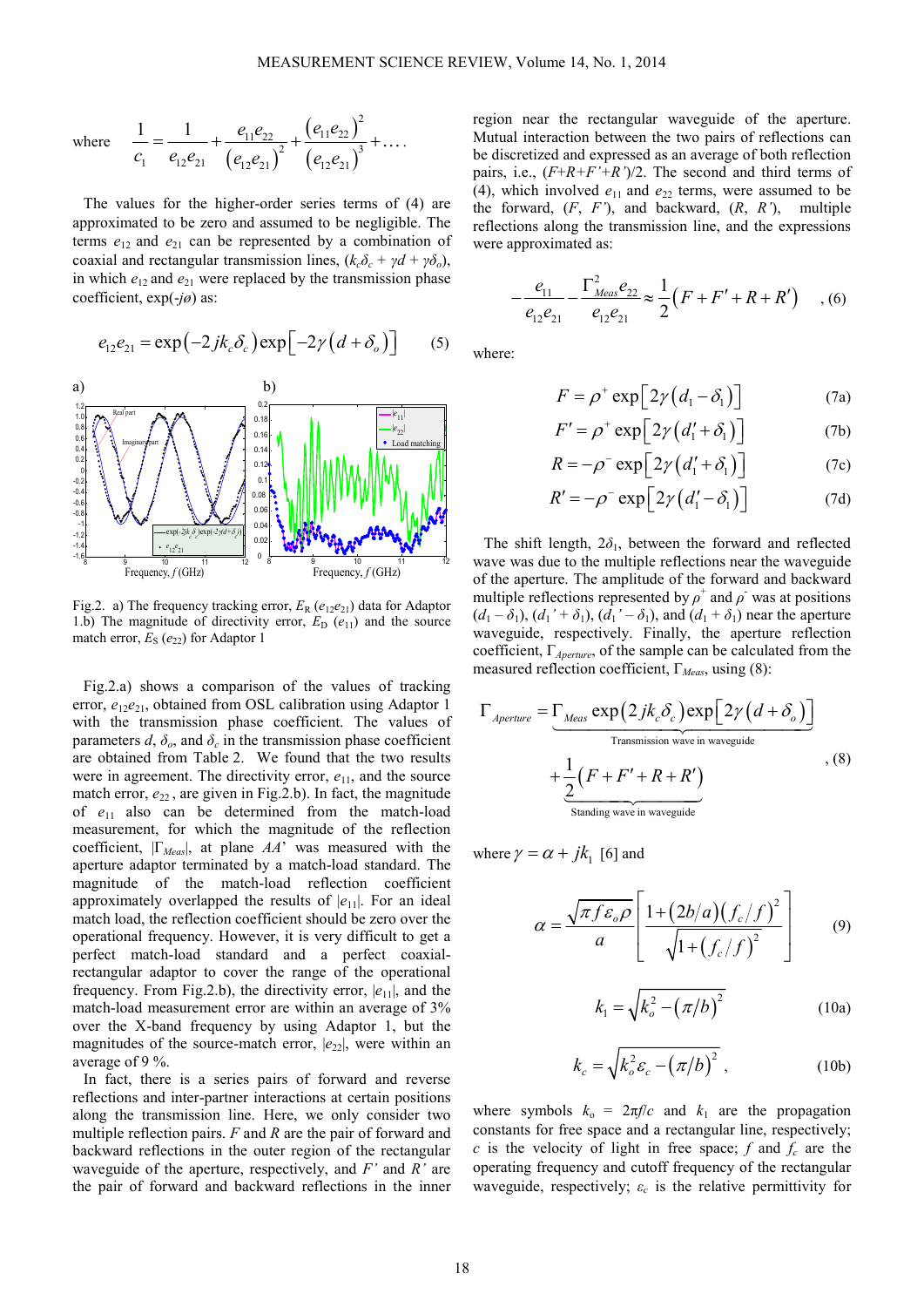PTFE, which has the value of 2.06; *d* is the actual length of the waveguide adaptor; and  $\delta_c$  is the tolerance length, which was due to the discontinuous guided wave at the junction between the rectangular waveguide and the coaxial line. Specifically,  $\delta_0$  is the dominant tolerance length of the waveguide due to the discontinuous and fringing field near the aperture waveguide. All of the numerical values are listed in Table 2. Phase shift  $(2\gamma\delta_l)$  occurs between the forward reflection, *F*, and the backward reflection, *R*. The dominant transmission wave term in (8) can be represented by Fig.3.a). The forward wave, *F*, and the reflected wave, *R*, were caused mainly by imperfections in the transmission line and a fringing field that occurred near the aperture's rectangular waveguide, as shown in Figs.3.b) and 3.c). The interference from the phase shift between the  $F$  and the *R* along the waveguide causes the measured reflection

coefficient to oscillate periodically (systematic noise error) with frequency. Changes in the direction of the oscillation depend on whether the interference is destructive or constructive at a given frequency.

Figs.4.a) and b) show the error between the measured reflection coefficients using Adaptor 1, (Γ*quasi-static* – Γ*Aperture*), which does not take into account the effect of the standing wave, with the reflection coefficient obtained from quasistatic model calculation. Clearly, the error, (Γ*quasi-static* – Γ*Aperture*) is in the form of systematic oscillations, which were deduced to have been caused by the standing wave, and the average for the two standing waves, Re(*F+F'+R+R'*)/2, agrees with the error, as shown in Figs.4.a) and b). Thus, a systematic error in measuring the reflection coefficient can be eliminated by calculating the average effect of the standing wave term in (8).

Table 1. Dimensions and characteristics of waveguide-coaxial adaptors.

| Waveguide<br><b>SMA</b><br>(F)<br>to<br>Coaxial<br><b>Adaptors</b> | Operation<br>Frequency<br>(GHz) | <b>VSWR</b><br>(Max) | Metal<br><b>Materials</b> | $\boldsymbol{d}$<br>(cm) | h<br>(cm) | $\boldsymbol{a}$<br>(c <sub>m</sub> ) | Tuning<br>post | Disc-ended,<br>excitation, coaxial<br>probe |
|--------------------------------------------------------------------|---------------------------------|----------------------|---------------------------|--------------------------|-----------|---------------------------------------|----------------|---------------------------------------------|
| <b>Adaptor 1</b>                                                   | $8.2 - 12.4$                    | 1.12                 | <b>Brass</b>              | 4.25                     | 2.286     | 1.016                                 | yes            | With half-dielectric<br>coating             |
| <b>Adaptor 2</b>                                                   | $8.2 - 12.4$                    | 1.12                 | <b>Brass</b>              | 3.293                    | 2.286     | 1.016                                 | yes            | With half-dielectric<br>coating             |
| <b>Adaptor 3</b>                                                   | $8.2 - 12.4$                    | 1.25                 | Al/Cu<br>(4% Cu)          | 3.42                     | 2.286     | 1.016                                 | no             | Without dielectric<br>coating               |
| <b>Adaptor 4</b>                                                   | $10 - 15$                       | 1.25                 | Al/Cu<br>(3% Cu)          | 2.605                    | 1.905     | 0.9525                                | no             | Without dielectric<br>coating               |
| <b>Adaptor 5</b>                                                   | $11.9 - 18$                     | 1.12                 | <b>Brass</b>              | 2.53                     | 1.5799    | 0.7899                                | ves            | With half-dielectric<br>coating             |
| <b>Adaptor 6</b>                                                   | $11.9 - 18$                     | 1.12                 | <b>Brass</b>              | 4.45                     | 1.5799    | 0.7899                                | yes            | With half-dielectric<br>coating             |
| <b>Adaptor 7</b>                                                   | $15 - 22$                       | 1.25                 | Al/Cu<br>$(7\%$ Al)       | 2.308                    | 1.2954    | 0.6477                                | no             | Without dielectric<br>coating               |

Table 2. Parameters in (8).

| Waveguide        | $\delta_c$<br>$(\pm 0.01$ cm) | $\delta_{\scriptscriptstyle{\theta}}$<br>$(\pm 0.01$ cm) | $\delta_I$<br>$(\pm 0.01$ cm) | d <sub>I</sub><br>$(\pm 0.01$ cm) | $d_i$<br>$(\pm 0.01$ cm) | $\rho^*$ | $\rho$ <sup>-</sup> | $\alpha$             |
|------------------|-------------------------------|----------------------------------------------------------|-------------------------------|-----------------------------------|--------------------------|----------|---------------------|----------------------|
| <b>Adaptor 1</b> | 0.28                          | 0.85                                                     | 0.25                          | $d+0.60$                          | $d - 0.5$                | 0.05     | 0.05                | $\bf{0}$             |
| <b>Adaptor 2</b> | 0.12                          | 1.33                                                     | 0.40                          | $d+0.91$                          | $d - 0.09$               | 0.05     | 0.05                | $\bf{0}$             |
| <b>Adaptor 3</b> | 0.12                          | 1.25                                                     | 0.30                          | $d+1.28$                          | $d+0.38$                 | 0.04     | 0.04                | $2 \times 10^{-4}$   |
| <b>Adaptor 4</b> | 0.13                          | 1.5                                                      | 0.38                          | $d+0.80$                          | $d+0.1$                  | 0.02     | 0.02                | $6 \times 10^{-4}$   |
| <b>Adaptor 5</b> | 0.42                          | 0.86                                                     | 0.40                          | $d+1.27$                          | $d+0.97$                 | 0.025    | 0.025               | $0.7 \times 10^{-4}$ |
| <b>Adaptor 6</b> | 0.42                          | 0.90                                                     | 0.30                          | $d+1.35$                          | $d+0.65$                 | 0.025    | 0.025               | $0.3 \times 10^{-4}$ |
| <b>Adaptor 7</b> | 0.04                          | 0.60                                                     | 0.40                          | $d+1.39$                          | $d+0.79$                 | 0.03     | 0.03                | $9 \times 10^{-4}$   |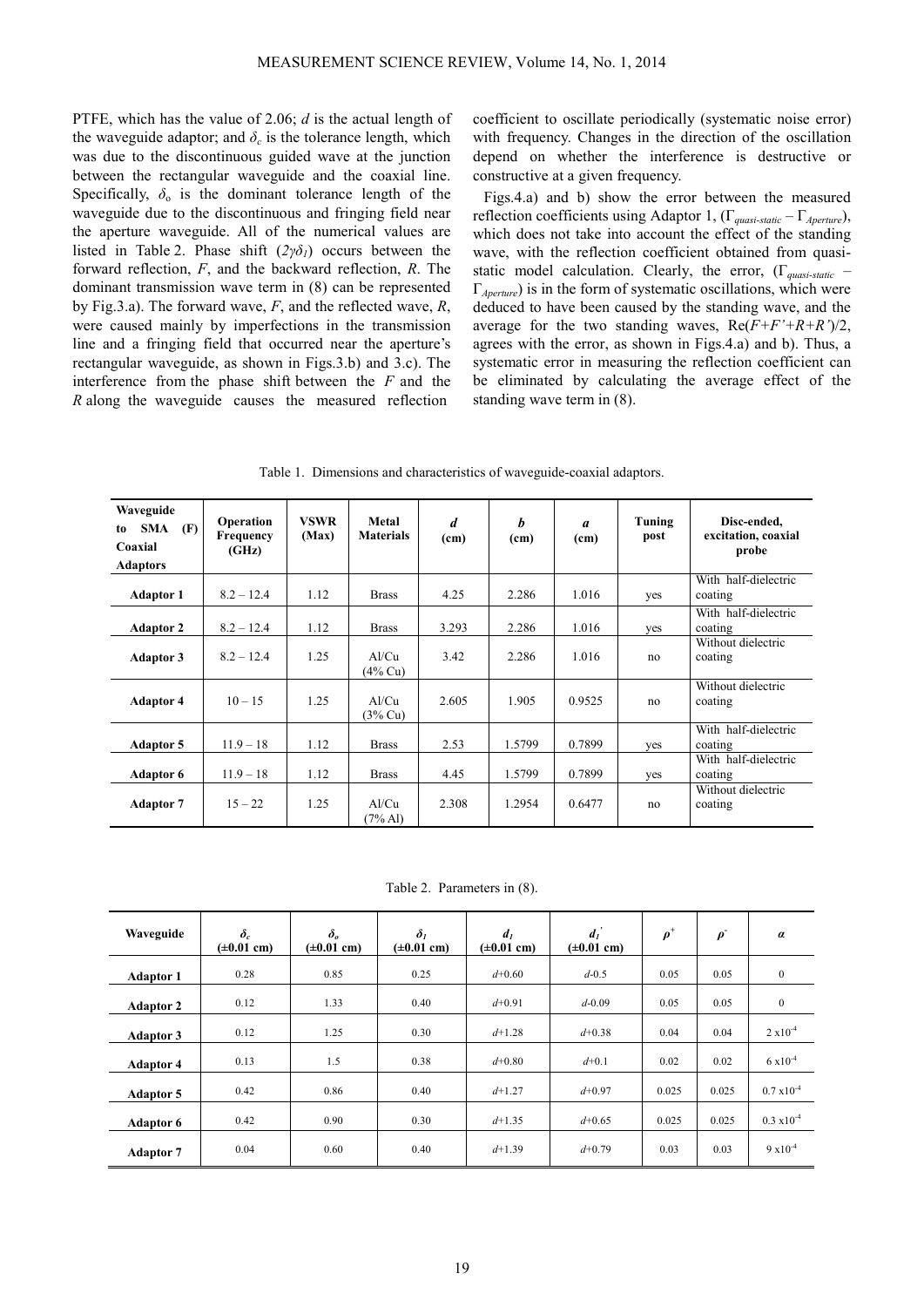

Fig.3. a) Configuration of the main transmission wave along the waveguide; b) first order and c) second order of forward, *F*, and backward, *R* multiple reflections transmitted along the waveguide.



Fig.4. a) Comparison between the average real part of the amplitude of the standing wave,  $Re(F+F'+R+R')/2$ , and the absolute error for real part of measured reflection coefficient, Re(Γ*quasi-static* – Γ*Aperture*); b) Comparison between the average imaginary part amplitude of standing wave, Im(*F+F'+R+R'*)/2, and the absolute error for imaginary part of measured reflection coefficient, Im(Γ*quasi-static* – Γ*Aperture*).

#### 4. RESULTS AND DISCUSSION

# *A. Reflection coefficient and normalized admittance*

Fig.5.a) shows the measured complex reflection coefficient, Γ*Aperture*, by using various kinds of coaxialrectangular adaptors, the ends of which are open to the air. Fig.5.b) shows the measured Γ*Aperture* for air by considering the standing wave. It is evident that the oscillating noise that occurred in the measured Γ*Aperture* was removed when the results were compared with the measured results for air in Figs.5.a) and 5.b). The small deviation between experimental results and calculated values may have been caused by cable movements, mismatches between connections in the experimental setup, and instrument errors. The graph line for calibrated reflection coefficient, Γ*Aperture*, versus frequency in Fig.5.b) was improved further by using a filter, which is defined as shown below [17]:

$$
\Gamma_n^{\text{Filter}} = \sigma \Gamma_n^{\text{Data}} + (1 - \sigma) \Gamma_{n-1}^{\text{Filter}} , \quad \text{where } n = 2, 3, \dots \infty
$$
\n(11)

where  $\Gamma_1^{Data} = \Gamma_1^{Filter}$ , and the values of the initial reflection coefficient,  $\Gamma_1^{Data}$ , were obtained from measurement data at the lowest frequency points; *n* is the number of data points; and  $\sigma$  is the value of the filter coefficient, which must be in the range of  $0 < \sigma < 1$ . The value of  $\sigma$  for the filter line in this study was considered to be 0.9. After being filtered, the reflection results were replotted in Fig.5.c). The transmission model used for correcting the waveguide aperture also was re-examined by using samples of finite thickness. Table 2. shows the parameters used in the transmission calibration.

Equation (8) may be applied for adaptors with different qualities and frequency bands. Figs.6. and 7. compare the results of the measurements and the quasi-static models (12) for paper and the propan-1-ol liquid layer backed by a metallic plate with different thicknesses at 10 GHz. The finite thicknesses were measured by using Adaptor 1 and Adaptor 2, respectively, attached to 20 cm of straight WR 90 rectangular waveguide in order to demonstrate the reliability of the calibration of the transmission line. For the propan-1-ol liquid measurement, the waveguide aperture was attached to one layer of plastic to prevent the liquid sample from entering the interior region of the waveguide. Image theory [13-16] was used to derive the quasi-static admittance model equation (12) as:

$$
\tilde{Y}_{Quasi-Static} = \underbrace{\frac{j8b}{k_1 a} \int_0^a \int_0^b \chi \frac{e^{-jk_2 \sqrt{x^2 + y^2}}}{\sqrt{x^2 + y^2}} dx dy}_{\text{Infinite } \text{Half-Space} \text{ Medium}} + \underbrace{\frac{j16b}{k_1 a} \sum_{n=1}^{\infty} K^n \int_0^a \int_0^b \chi \frac{e^{-jk_2 \sqrt{x^2 + y^2 + 4n^2 h^2}}}{\sqrt{x^2 + y^2 + 4n^2 h^2}}}{\text{Finite } \text{ Thickness} \text{ Medium}} dx dy
$$
\n(12)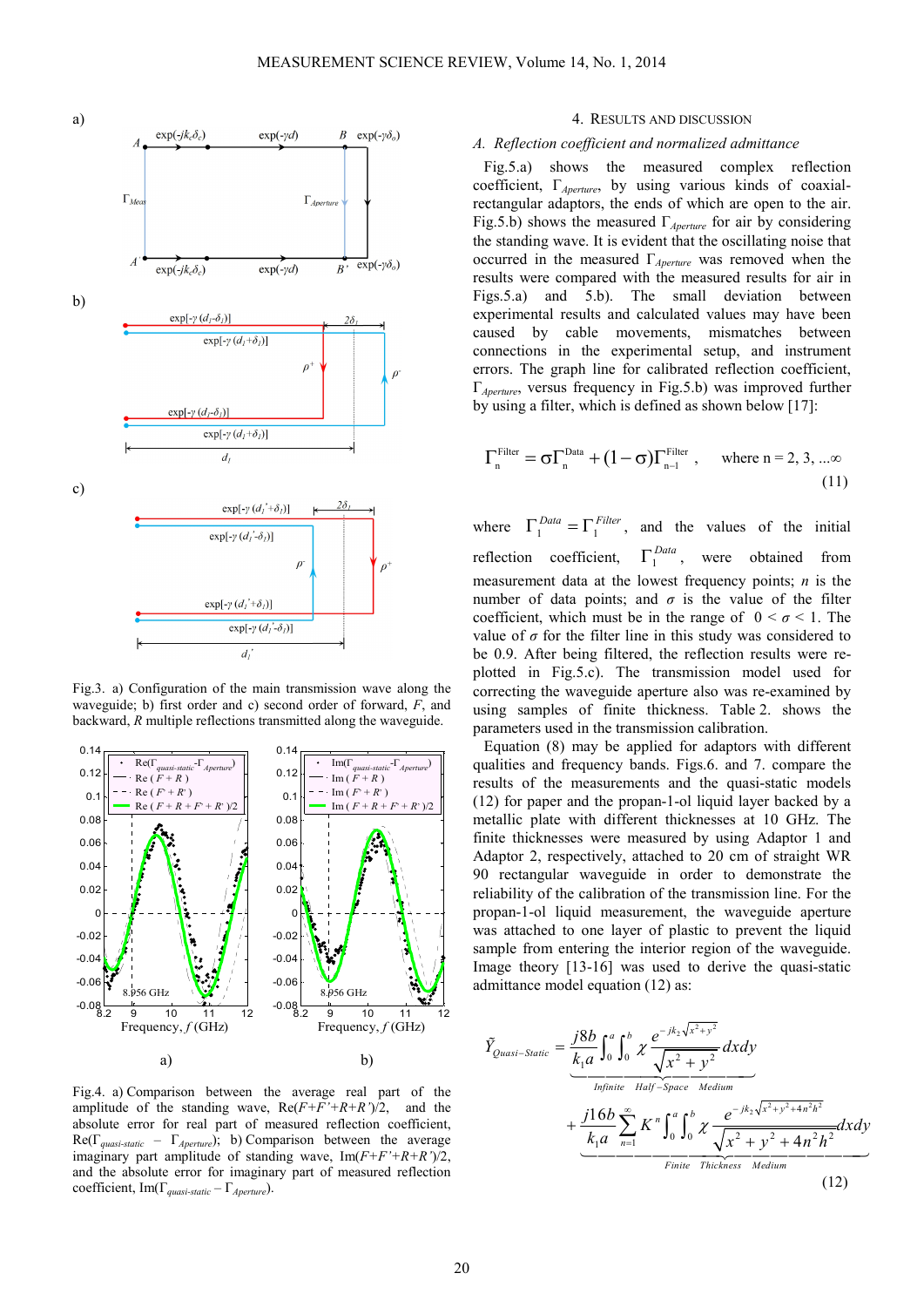The  $\chi$  parameters in (12) are given as:

$$
\chi = (a-x) \left[ D_1(b-y) \cos\left(\frac{\pi y}{b}\right) + D_2 \sin\left(\frac{\pi y}{b}\right) \right]
$$

and

$$
D_1 = \frac{1}{b^2} \left[ \frac{k_2^2}{4\pi} - \frac{\pi}{4b^2} \right], \qquad D_2 = \frac{1}{\pi b} \left[ \frac{k_2^2}{4\pi} + \frac{\pi}{4b^2} \right]
$$

where  $k_1$  and  $k_2 = k_{\circ} \sqrt{\varepsilon_{r_1}}$  are the propagation constants for the rectangular waveguide line and the external medium with a finite thickness *h*, respectively. In (12), *K* is the coefficient of the image, given in the form:

$$
K = \frac{\varepsilon_{r2} - \varepsilon_{r1}}{\varepsilon_{r2} + \varepsilon_{r1}} \tag{13}
$$

where  $\varepsilon_{r2}$  and  $\varepsilon_{r1}$  are the relative permittivities for the first- and second-layer samples, respectively. *K* equals unity if the thin sample being tested is backed by a metallic plate, because the relative permittivity,  $\varepsilon_{r2}$ , approaches infinity, and  $K = 1$  for a metallic plate. Equation (12) was solved by using an 8 x 8-point Gaussian-Legendre integration method. The first term in (12) is exactly equal to the aperture admittance for an infinite half-space medium [3-4], while the second term corresponds to the finite thickness of the material. The measured aperture admittances,  $\tilde{Y}_{\text{A}perture}$ , in Figs.6., 7., and 8. were calculated from the measured reflection coefficient, Γ*Aperture*, using the following relationship [1]:

$$
\tilde{Y}_{Aperture} = \frac{1 - \Gamma_{Aperture}}{1 + \Gamma_{Aperture}} = \frac{G(0)}{Y_o} + j \frac{B(0)}{Y_o} , \qquad (14)
$$

where  $Y_o = \sqrt{\frac{\varepsilon_o}{\mu_o}}$  is the characteristic admittance of the rectangular waveguide;  $\varepsilon_o$  and  $\mu_o$  are the permittivity  $(8.85418782 \times 10^{-12} \text{ F/m})$  and the permeability  $(4\pi \times 10^{-7} \text{ F/m})$ H/m) of free space, respectively. The real part,  $G(0)/Y_0$ , and the imaginary part,  $B(0)/Y_0$ , are called normalized conductance and susceptance, respectively.

The relative complex permittivity,  $\varepsilon_r$ , of the propan-1-ol liquid in the admittance calculations was obtained from the Debye model found in the previous work with the following parameters:  $\varepsilon$ <sub>*s*</sub> = 20.4,  $\varepsilon$ <sub>*∞*</sub> = 3.8, and  $\tau$  = 321 ps for propan-1ol [20], while the value of  $\varepsilon_r = 2.3 - j$  0.1 for paper at 10 GHz was obtained from measurements by using the Agilent dielectric probe. Good agreement can be clearly seen

between the calibrated, measured data and the results of the calculations using (12) for the 10-series terms. The calculated values were found to be in good agreement with measured data, especially for very thin materials ( $\leq 1$  mm). In Figs.6. and 7., the deviation between the calculated and measured normalized conductance,  $G(0)/Y_o$ , and the susceptance,  $B(0)/Y_o$ , for paper and propan-1-ol liquid could be due to the uncertainties of the relative permittivity values and the difficulty of environmental control for the measurements, since the propan-1-ol measurement was done in a 500-ml beaker, and the uncertainty of the thickness measurement was  $\pm 0.1$  mm.



Fig.5. Aperture reflection coefficient at the open-end of the coaxial rectangular adaptors: a) without considering the effects of the standing wave; b) considering the effects of the standing wave; c) considering filtering and the effects of the standing wave.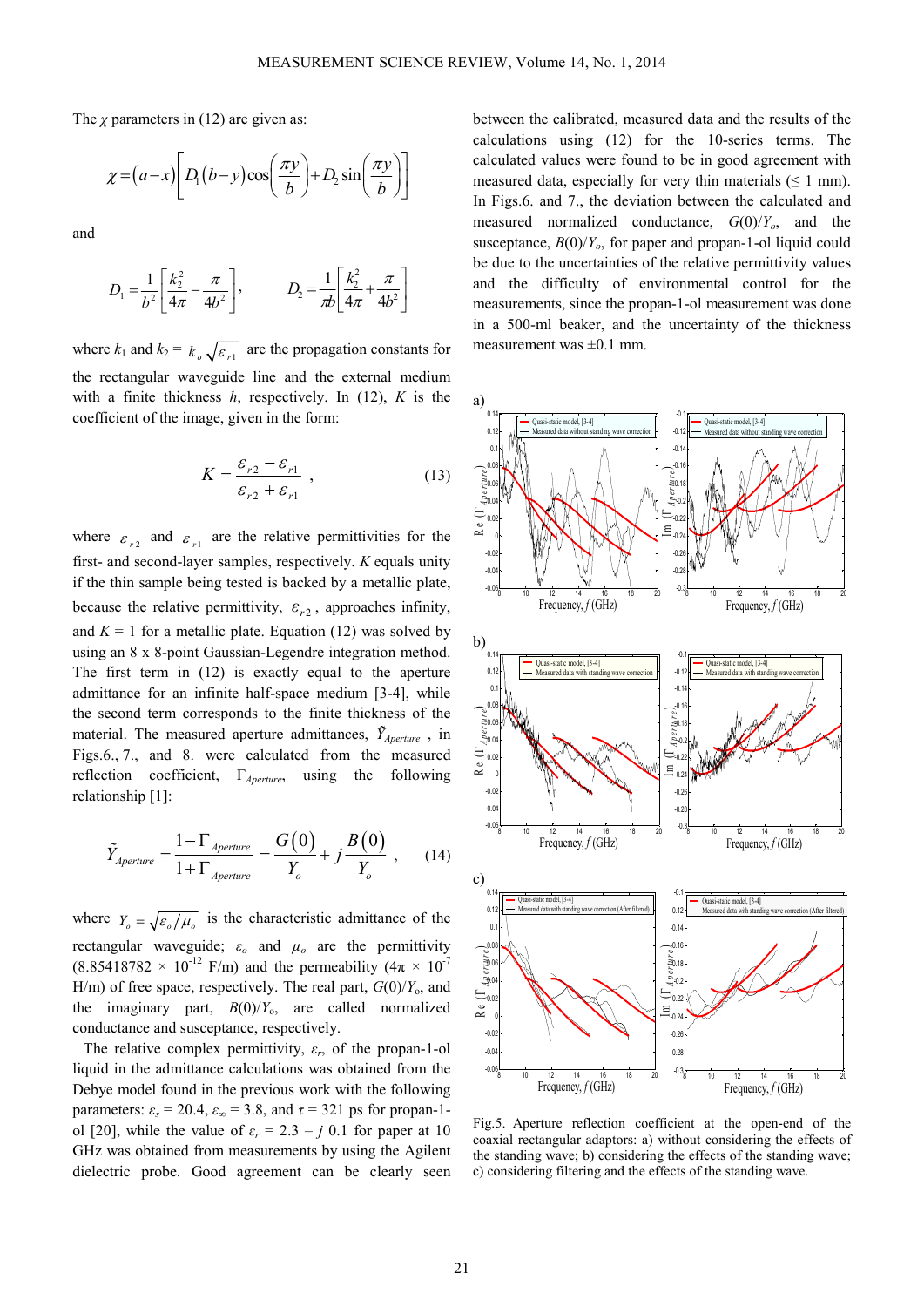

Fig.6. Variation in normalized conductance, *G*(0)*/Y<sup>o</sup>* , and normalized susceptance, *B*(0)*/Y<sup>o</sup>* , for paper thickness backed by a metallic plate at 10 GHz using Adaptor 2 and a 20 cm rectangular waveguide.

#### 0 1 2 3 4  $\overline{0}$ 1 2 3 4 5 6 7 Thickness Sample, *h* (cm) *G*(o)/ *Y*oEquation (12) with 10 series terms Equation (12) with 1 series terms Quasi-static model (Bakhtiari [5]) Adaptor 1 + 20 cm waveguide  $0 \t 1 \t 2 \t 3 \t 4$ -5 -4 -3 -2 -1  $\overline{0}$ 1 2 3 Thickness Sample, *h* (cm) *B*(o)/ *Y*oPropan-1-ol (10 GHz) Propan-1-ol (10 GHz

Fig.7. Variation in normalized conductance, *G*(0)*/Y<sup>o</sup>* , and normalized susceptance, *B*(0)*/Y<sup>o</sup>* , for propan-1-ol thickness backed by a metallic plate at 10 GHz using Adaptor 1 and a 20 cm rectangular waveguide.



Fig.8. Variation in normalized conductance, *G*(0)*/Y<sup>o</sup>* , and normalized susceptance,  $B(0)/Y_0$ , for air thickness backed by a metallic plate at 14 GHz (Ku-band coaxial-rectangular adaptors).

# *B. Inverse relative complex permittivity*

For inverse solutions, first, the measured reflection coefficient, Γ*Aperture*, is transferred to normalized admittance,  $\tilde{Y}_{Aperture}$ , via (14). The predicted values of dielectric constant,  $\varepsilon'$ , are obtained by minimizing the difference between the measured normalized admittance, *ỸAperture*, and the quasistatic model, *ỸQuasi-Static*, by referring to the trial function, *ξ*:

$$
\xi = \begin{cases} \left[ \text{Re}\left(\tilde{Y}_{Aperture}\right) - \text{Re}\left(\tilde{Y}_{Quasi-Static}\right) \right] \\ + \left[ \text{Im}\left(\tilde{Y}_{Aperture}\right) - \text{Im}\left(\tilde{Y}_{Quasi-Static}\right) \right] \end{cases}
$$
(15)

The finding zero routine was performed using the MATLAB fzero command in MATLAB. The single, initial, approximate value was selected to be 2. The main steps of the work were performed using the features of MATLAB, and they are shown in Fig.9.



Fig.9. Flow chart of inverse solutions.

Fig.10.a) shows the inversion of the relative dielectric constant,  $\varepsilon'_{r}$ , of air from the measured reflection coefficient, Γ*Aperture*,[reflection coefficient, Γ*Aperture*, data obtained from Fig.5.c)] using Adaptor 1. Simultaneously, the deviation between the  $\tilde{Y}_{Aperture}$  and the  $\tilde{Y}_{Ouasi-Static}$  from (15) also was plotted in Fig.10.a).

The values of Γ*Aperture* in the optimization were obtained from the transmission line (TL) calibration. Clearly, the accuracy of predicted values of  $\varepsilon'_{r}$  is directly dependent on the deviation of (15). The maximum residuals of equation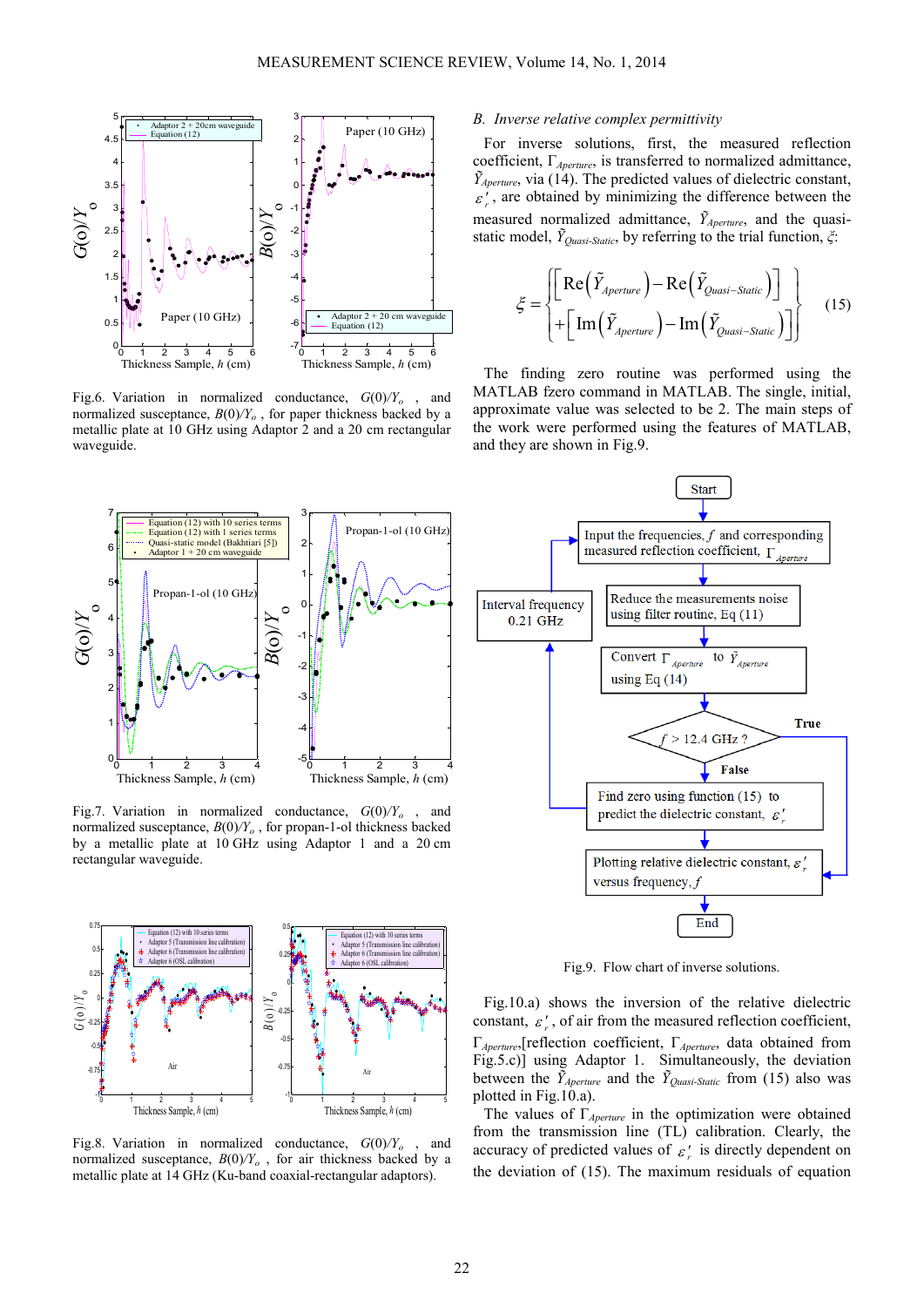(15) for air were nearly  $\pm 0.04$ , which resulted in 3% of relative error in the predicted dielectric constant of air. Fig.10.b) shows the predicted  $\varepsilon_r^r$  for various thicknesses of paper at 10 GHz [normalized input admittance, *ỸAperture* data from Fig.6.]. We found it to be very difficult to obtain accurate values of  $\varepsilon'$ , when the thickness of the paper was less than 0.5 cm. This was due to the high uncertainty that often occurs in small-scale measurements and due to the fact that the scattering of the calculated normalized admittance was high for low values of thickness, *h*, as shown in Fig.6. The number,  $n$ , of the series term in  $(12)$  should be appropriately selected so that the scattering in the calculation of (12) can be reduced and, at the same time, the calculated values are about the same as the measurement data. In this work, 10 series terms were used in equation (12).



Fig.10. a) Predicted dielectric constant,  $\varepsilon'_{r}$ , of air and its deviation values of trial function (15) using Adaptor 1 for X-band frequencies; b) Predicted dielectric constant,  $\varepsilon'_{r}$ , for various thicknesses, *h* , of paper and its deviation values of trial function (15) using Adaptor 2 at 10 GHz.

# 5. CONCLUSION

The open-short-load (OSL) calibration process and the transmission line (TL) calibration process were conducted using seven types of commercial coaxial-waveguide adaptors covering an operating frequency range from 8.2 to 20 GHz. The calibration techniques were validated by comparing them with quasi-static admittance solutions. The calibrated results were found to be in good agreement with the measured data over the operational range of frequencies. In this work, the relative dielectric constant,  $\varepsilon'_{r}$  was predicted from the measurement via a quasi-static admittance model, thereby significantly reducing the problems associated with the inversion accuracy when the open-circuit OSL calibration also was calculated from the quasi-static admittance. Equation (12) was examined with practical cases of one layer of composite material backed by a metallic plate. In fact, equation (12) can be used to predict the dielectric properties of samples that have finite thicknesses and to estimate the equivalent thicknesses of samples of a given dielectric.

#### ACKNOWLEDGMENT

This study was supported by a Research University Grant (GUP) from Universiti Teknologi Malaysia under project number Q.J130000.2523.04H77.

# **REFERENCES**

- [1] Chang, C.W., Chen, K.M., Qian, J. (1997). Nondestructive determination of electromagnetic parameters of dielectric materials at X-band frequencies using a waveguide probe system. *IEEE Transactions on Instrumentation and Measurement*, 46 (5), 1084-1092.
- [2] Kim, J.H., Enkhbayar, B., Bang, J.H., Ahn, B.C. (2010). New formulas for the reflection coefficient of an open-ended rectangular waveguide radiating into air including the effect of wall thickness or flange. *Progress in Electromagnetics Research M*, 12, 143- 153.
- [3] Compton, R.T., Jr. (1963). *The aperture admittance of a rectangular waveguide radiating into a lossy halfspace*. Technical Report 1691-1, Ohio State University, Columbus, Ohio.
- [4] Ganchev, S.I., Bakhtiari, S., Zoughi, R. (1992). A novel numerical technique for dielectric measurement of generally lossy dielectrics. *IEEE Transactions on Instrumentation and Measurement*, 41 (3), 361-365.
- [5] Bakhtiari, S., Ganchev, S.I., Zoughi, R. (1993). Openended rectangular waveguide for nondestructive thickness measurement and variation detection of lossy dielectric slabs backed by a conducting plate. *IEEE Transactions on Instrumentation and Measurement*, 42 (1), 19-24.
- [6] Agilent Technologies. (2010). *Specifying Calibration Standards and Kits for Agilent Vector Network Analyzers*. Application Note 1287-11. USA: Agilent Technologies, Inc.